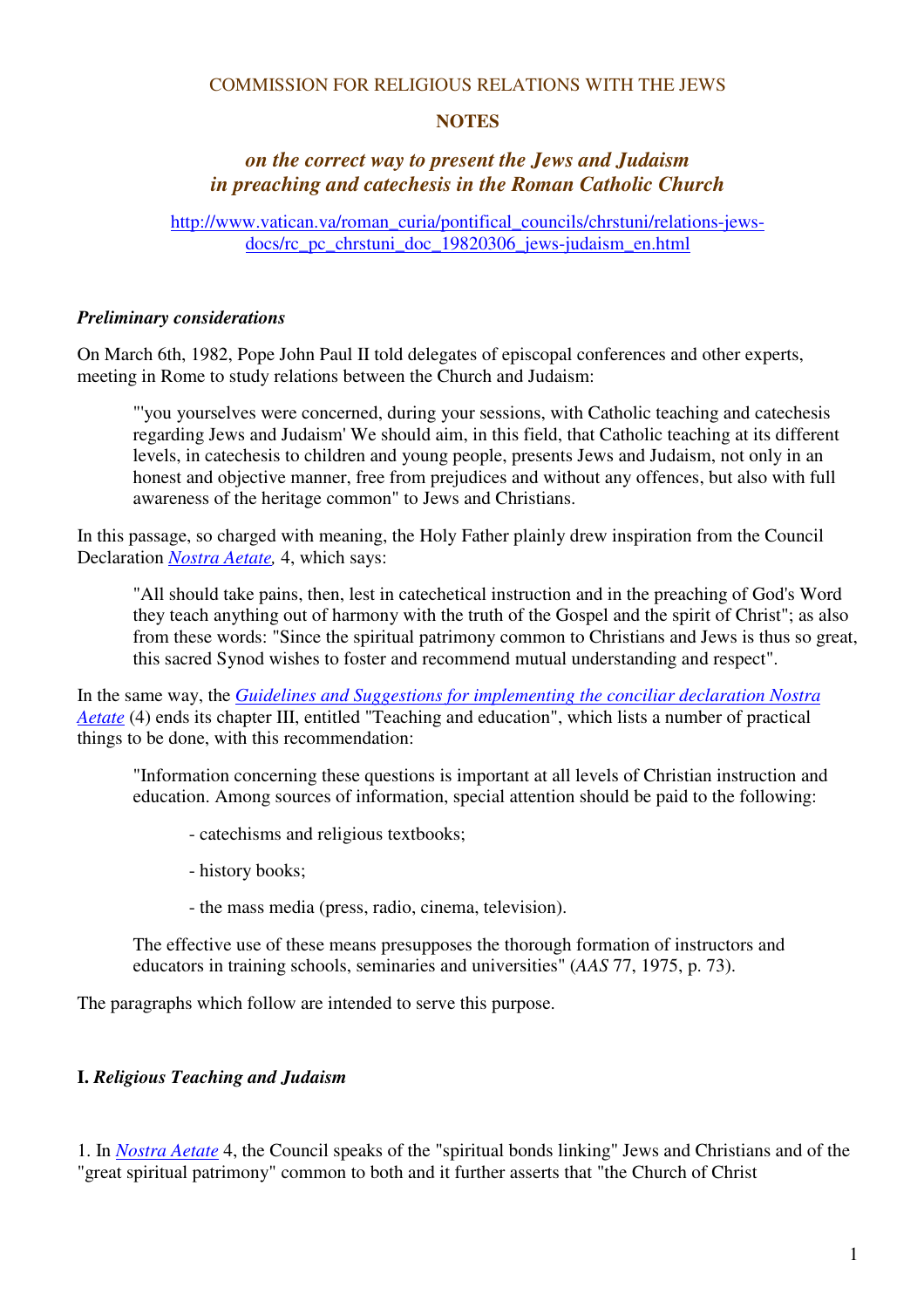acknowledges that, according to the mystery of God's saving design, the beginning of her faith and her election are already found among the patriarchs, Moses and the prophets".

2. Because of the unique relations that exist between Christianity and Judaism - "linked together at the very level of their identity" (John Paul II, 6th March, 1982) - relations "founded on the design of the God of the Covenant" (*ibid*.), the Jews and Judaism should not occupy an occasional and marginal place in catechesis: their presence there is essential and should be organically integrated.

3. This concern for Judaism in Catholic teaching has not merely a historical or archeological foundation. As the Holy Father said in the speech already quoted, after he had again mentioned the "common patrimony" of the Church and Judaism as "considerable": "To assess it carefully in itself and with due awareness of the faith and religious life of the Jewish people *as they are professed and practised still today*, can greatly help us to understand better certain aspects of the life of the Church" (underlining added). It is a question then of *pastoral* concern for a still living reality closely related to the Church. The Holy Father has stated this permanent reality of the Jewish people in a remarkable theological formula, in his allocution to the Jewish community of West Germany at Mainz, on November 17th, 1980: "the people of God of the Old Covenant, which has never been revoked".

4. Here we should recall the passage in which the *Guidelines and Suggestions* (I) tried to define the fundamental condition of dialogue: "respect for the other as he is", knowledge of the "basic components of the religious traditions of Judaism" and again learning "by what essential trait the Jews define themselves in the light of their own religious experience" (Introd.)

5. The singular character and the difficulty of Christian teaching about Jews and Judaism lies in this, that it needs to balance a number of pairs of ideas which express the relation between the two economies of the Old and New Testament:

Promise and Fulfilment Continuity and Newness Singularity and Universality Uniqueness and Exemplary Nature.

This means that the theologian and the catechist who deals with the subject needs to show in his practice of teaching that:

- promise and fulfilment throw light on each other;

- newness lies in a metamorphosis of what was there before;

- the singularity of the people of the Old Testament is not exclusive and is open, in the divine vision, to a universal extension;

- the uniqueness of the Jewish people is meant to have the force of an example.

6. Finally, "work that is of poor quality and lacking in precision would be extremely detrimental" to Judaeo-Christian dialogue (John Paul II, speech of March 6th, 1982). But it would be above all detrimental - since we are talking of teaching and education - to Christian identity (*ibid*).

7. "In virtue of her divine mission, the Church" which is to be "the all-embracing means of salvation" in which alone "the fulness of the means of salvation can be obtained" (*Unit. Red.* 3); "must of her nature proclaim Jesus Christ to the world" (cf. *Guidelines and Suggestions*, I). Indeed we believe that is is through him that we go to the Father (cf. *Jn.* 14:6) "and this is eternal life, that they know thee the only true God and Jesus Christ whom thou hast sent" (*Jn* 17:33).

Jesus affirms (*ibid.* 10:16) that "there shall be one flock and one shepherd". Church and Judaism cannot then be seen as two parallel ways of salvation and the Church must witness to Christ as the Redeemer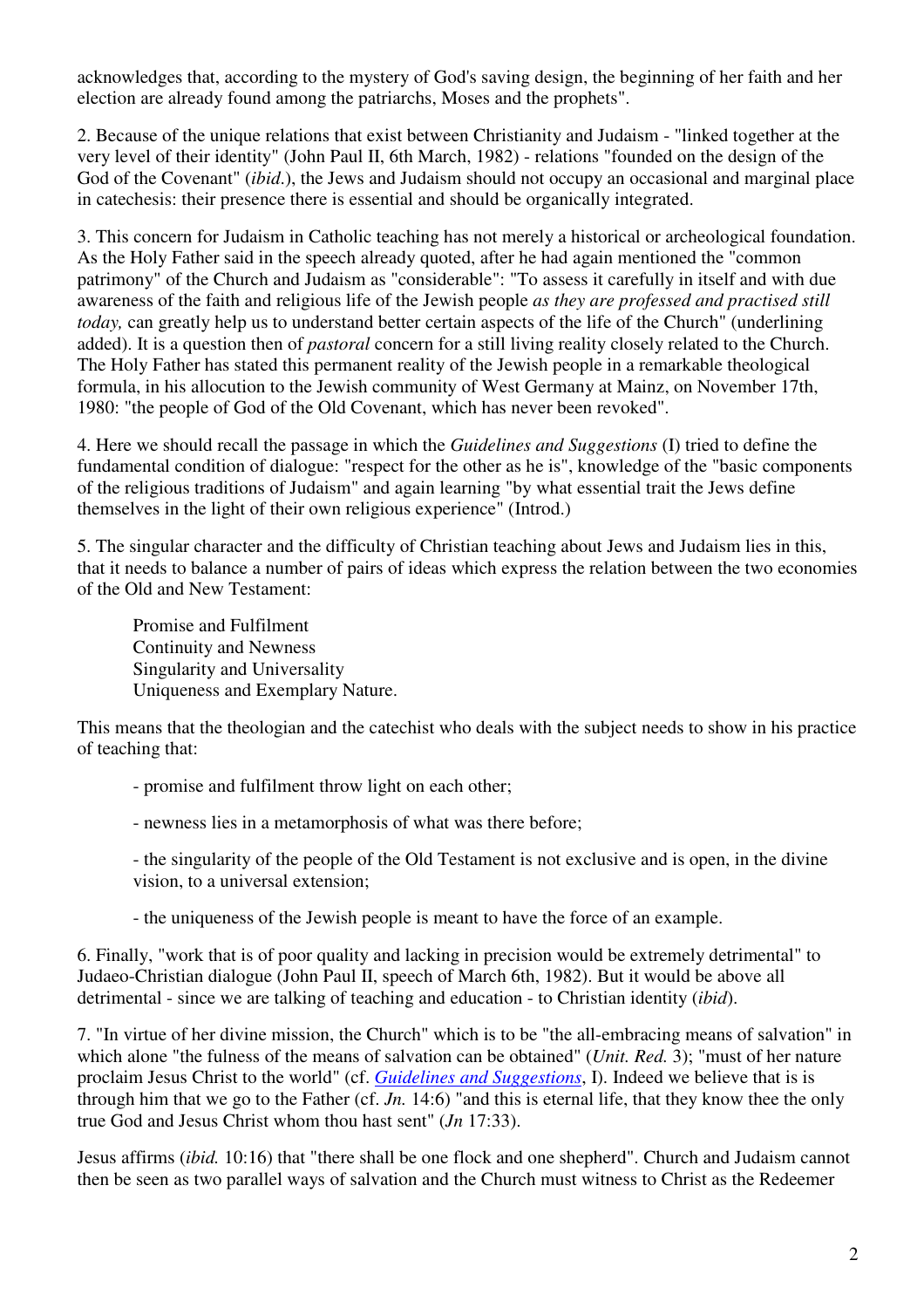for all, "while maintaining the strictest respect for religious liberty in line with the teaching of the Second Vatican Council (Declaration *Dignitatis Humanae*)" (*Guidelines and Suggestions*, I).

8. The urgency and importance of precise, objective and rigorously accurate teaching on Judaism for our faithful follows too from the danger of anti-Semitism which is always ready to reappear under different guises. The question is not merely to uproot from among the faithful the remains of anti-Semitism still to be found here and there, but much rather to arouse in them, through educational work, an exact knowledge of the wholly unique "bond". (*Nostra Aetate*, 4) which joins us as a Church to the Jews and to Judaism. In this way, they would learn to appreciate and love the latter, who have been chosen by God to prepare the coming of Christ and have preserved everything that was progressively revealed and given in the course of that preparation, notwithstanding their difficulty in recognising in Him their Messiah.

## **II.** *Relations between the Old\* and New Testament*

1. Our aim should be to show the unity of biblical Revelation (O.T. and N.T.) and of the divine plan, before speaking of each historical event, so as to stress that particular events have meaning when seen in history as a whole Y from creation to fulfilment. This history concerns the whole human race and especially believers. Thus the definitive meaning of the election of Israel does not become clear except in the light of the complete fulfilment (*Rom* 9-11) and election in Jesus Christ is still better understood with reference to the announcement and the promise (cf. *Heb* 4:1-11).

2. We are dealing with singular happenings which concern a singular nation but are destined, in the sight of God who reveals his purpose, to take on universal and exemplary significance.

The aim is moreover to present the events of the Old Testament not as concerning only the Jews but also as touching us personally. Abraham is truly the father of our faith (cf. *Rom* 4:11-12; Roman Canon: *patriarchae nostri Abrahae*). And it is said (*1 Cor* 10:1): "*Our* fathers were all under the cloud, and all passed through the sea". The patriarchs, prophets and other personalities of the Old Testament have been venerated and always will be venerated as saints in the liturgical tradition of the Oriental Church as also of the Latin Church.

3. From the unity of the divine plan derives the problem of the relation between the Old and New Testaments. The Church already from apostolic times (cf. *1 Cor* 10:11; *Heb* 10:1) and then constantly in tradition resolved this problem by means of typology, which emphasises the primordial value that the Old Testament must have in the Christian view.

Typology however makes many people uneasy and is perhaps the sign of a problem unresolved.

4. Hence in using typology, the teaching and practice of which we have received from the Liturgy and from the Fathers of the Church, we should be careful to avoid any transition from the Old to the New Testament which might seem merely a rupture.

The Church, in the spontaneity of the Spirit which animates her, has vigorously condemned the attitude of Marcion\*\* and always opposed his dualism.

5. It should also be emphasised that typological interpretation consists in reading the Old Testament as preparation and, in certain aspects, outline and foreshadowing of the New (cf. e.g., *Heb* 5:5-10 etc.). Christ is henceforth the key and point of reference to the Scriptures: athe rock *was* ChristÓ (*1 Cor* 10:4).

6. It is true then, and should be stressed, that the Church and Christians read the Old Testament in the light of the event of the dead and risen Christ and that on these grounds there is a Christian reading of the Old Testament which does not necessarily coincide with the Jewish reading. Thus Christian identity and Jewish identity should be carefully distinguished in their respective reading of the Bible.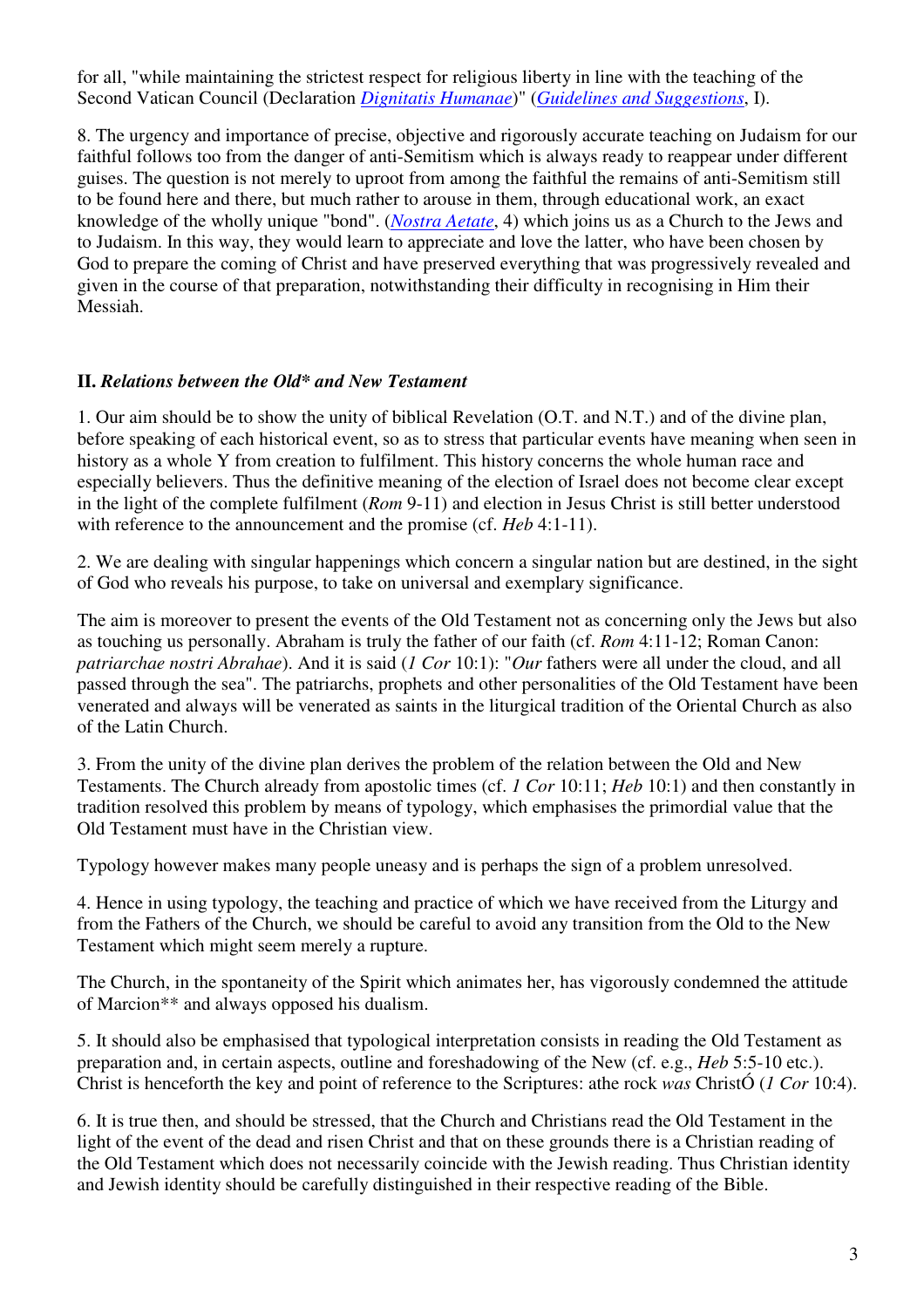But this detracts nothing from the value of the Old Testament in the Church and does nothing to hinder Christians from profiting discerningly from the traditions of Jewish reading.

7. Typological reading only manifests the unfathomable riches of the Old Testament, its inexhaustible content and the mystery of which it is full, and should not lead us to forget that is retains its own value as Revelation that the New Testament often does no more than raume (cf. *Mk* 12:29-31). Moreover, the New Testament itself demands to be read in the light of the Old. Primitive Christian catechesis constantly had recourse to this (cf. e.g., *1 Cor* 5:6-8; 10:1-11).

8. Typology further signifies reaching towards the accomplishment of the divine plan, when "God will be all in all" (*1 Cor* 15:28). This holds true also for the Church which, realised already in Christ, yet awaits its definitive perfecting as the Body of Christ.

The fact that the Body of Christ is still tending towards its full stature (cf. *Eph* 4:12-19) takes nothing from the value of being a Christian. So also the calling of the patriarchs and the Exodus from Egypt do not lose their importance and value in God's design from being at the same time intermediate stages (cf. e.g., *Nostra Aetate,* 4).

9. The Exodus, for example, represents an experience of salvation and liberation that is not complete in itself, but has in it, over and above its own meaning, the capacity to be developed further. Salvation and liberation are already accomplished in Christ and gradually realised by the sacraments in the Church. This makes way for the fulfilment of God's design, which awaits its final consummation with the return of Jesus as Messiah, for which we pray each day. The Kingdom, for the coming of which we also pray each day, will be finally established. With salvation and liberation the elect and the whole of creation will be transformed in Christ (*Rom* 8:19-23).

10. Furthermore, in underlining the eschatological dimension of Christianity we shall reach a greater awareness that the people of God of the Old and the New Testament are tending towards a like end in the future: the coming or return of the Messiah - even if they start from two different points of view. It is more clearly understood that the person of the Messiah is not only a point of division for the people of God but also a point of convergence (cf. *Sussidi per l'ecumenismo* of the diocese of Rome, n. 140). Thus is can be said that Jews and Christians meet in a comparable hope, founded on the same promise made to Abraham (cf. *Gen* 12:1-3; *Heb* 6:13-18).

11. Attentive to the same God who has spoken, hanging on the same word, we have to witness to one same memory and one common hope in Him who is the master of history. We must also accept our responsibility to prepare the world for the coming of the Messiah by working together for social justice, respect for the rights of persons and nations and for social and international reconciliation. To this we are driven, Jews and Christians, by the command to love our neighbour, by a common hope for the kingdom of God and by the great heritage of the Prophets. Transmitted soon enough by catechesis, such a conception would teach young Christians in a practical to way cooperate with Jews, going beyond simple dialogue (cf. *Guidelines,* IV).

### **III.** *Jewish Roots of Christianity*

1. Jesus was and always remained a Jew, his ministry was deliberately limited "to the lost sheep of the house of Israel" (*Mt* 15:24). Jesus is fully a man of his time, and of his environment Y the Jewish Palestinian one of the first century, the anxieties and hopes of which he shared. This cannot but underline both the reality of the Incarnation and the very meaning of the history of salvation, as it has been revealed in the Bible (cf. *Rom* 1:3-4; *Gal* 4:4-5).

2. Jesuss relations with biblical law and its more or less traditional interpretations are undoubtedly complex and he showed great liberty towards it (cf. the "antitheses" of the Sermon on the Mount: *Mt*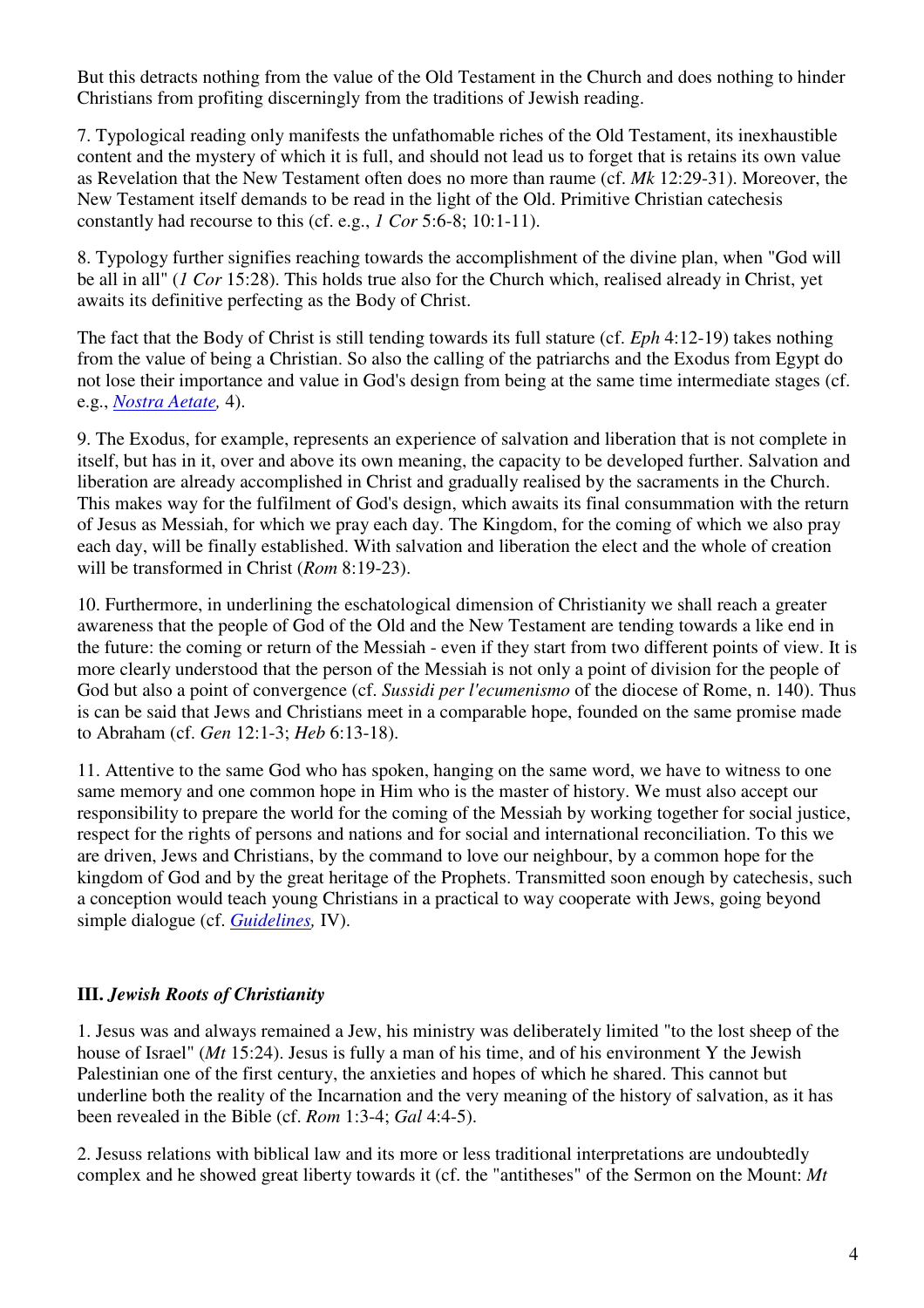5:21-48, bearing in mind the exegetical difficulties; his attitude to rigorous observance of the Sabbath: *Mk* 3:1-6, etc.).

But there is not doubt that he wished to submit himself to the law (cf. *Gal* 4:4), that he was circumcised and presented in the Temple like any Jew of his time (cf. *Lk* 2:21. 22-24), that he was trained in the law's observance. He extolled respect for it (cf. *Mt* 5:17-20) and invited obedience to it (cf. *Mt* 8:4). The rhythm of his life was marked by observance of pilgrimages on great feasts, even from his infancy (cf. *Lk* 2:41-50; *Jn* 2:13; 7:10 etc.). The importance of the cycle of the Jewish feasts has been frequently underlined in the Gospel of John (cf. 2:13; 5:1: 7:2.10.37; 10:22; 12:1; 18:28; 19:42; etc.).

3. It should be noted also that Jesus often taught in the Synagogues (cf. *Mt* 4:23: 9:35; *Lk* 4:15-18; *Jn*  18:20 etc.) and in the Temple (cf*. Jn* 18:20 etc.), which he frequented as did the disciples even after the Resurrection (cf. e.g., *Acts* 2:46; 3:1: 21:26 etc.). He wished to pu tin the context of synagogue worship the proclamation of his Messiahship (cf. *Lk* 4:16-21). But above all he wished to achieve the supreme act of the gift of himself in the setting of the domestic liturgy of the Passover or at least of the paschal festivity (cf. *Mk* 14:1.12 and parallels; *Jn* 18:28). This also allows of a better understanding of the "memorial" character of the Eucharist.

4. Thus the Son of God is incarnate in a people and a human family (cf. *Gal* 4:4; *Rom* 9:5). This takes away nothing, quite the contrary, from the fact that he was born for all men (Jewish shepherds and pagan wise men are found at his crib: *Lk* 2:80-20; *Mt* 2:1-12) and died for all men (at the foot of the cross there are Jews, among them Mary and John: *Jn* 19:25-27, and pagans like the centurion: *Mk* 15:39 and parallels). Thus he made two peoples one in his flesh (cf. *Eph* 2:14-17). This explains why with the *Ecclesia ac gentibus* we have, in Palestine and elsewhere, an *Ecclesia ex circumcisione,* of which *Eusebius* for example speaks (H.E. IV, 5).

5. His relations with the Pharisees were not always or wholly polemical. Of this there are many proofs:

- It is Pharisees who warn Jesus of the risks he is running (*Lk* 13:31);
- Some Pharisees are praised w e.g., "the scribe" of *Mk* 12:34;
- Jesus eats with Pharisees (*Lk* 7:36; 14:1).

6. Jesus shares, with the majority of Palestinian Jews of that time, some pharisaic doctrines: the resurrection of the body; forms of piety, like alms-giving, prayer, fasting (cf. *Mt* 6:1-18) and the liturgical practice of addressing God as Father; the priority of the commandment to love God and our neighbour (cf. *Mk* 12:28-34). This is so also with Paul (cf. *Acts* 23:8), who always considered his membership of the Pharisees as a title of honour (cf. ibid. 23:6; 26:6; *Phil* 3:5).

7. Paul also, like Jesus himself, used methods of reading and interpreting Scripture and of teaching his disciples which were common to the Pharisees of their time. This applies to the use of parables in Jesus' ministry, as also to the method of Jesus and Paul of supporting a conclusion with a quotation from Scripture.

8. It is noteworthy too that the Pharisees are not mentioned in accounts of the Passion. Gamaliel (*Acts*  5:34-39) defends the apostles in a meeting of the Sanhedrin. An exclusively negative picture of the Pharisees is likely to be inaccurate and unjust (cf. *Guidelines,* Note 1; cf. *AAS,* loc. cit. p. 76). If in the Gospels and elsewhere in the New Testament there are all sort of unfavourable references to the Pharisees, they should be seen against the, background of a complex and diversified movement.

Criticisms of various types of Pharisees are moreover not lacking in rabbinical sources (cf. the *Babylon Talmud*, the *Sotah* treatise 22b, etc.). "Phariseeism" in the pejorative sense can be rife in any religion. It may also be stressed that, if Jesus shows himself severe towards the Pharisees, it is because he is closer to them than to other contemporary Jewish groups (cf. supra n. 17).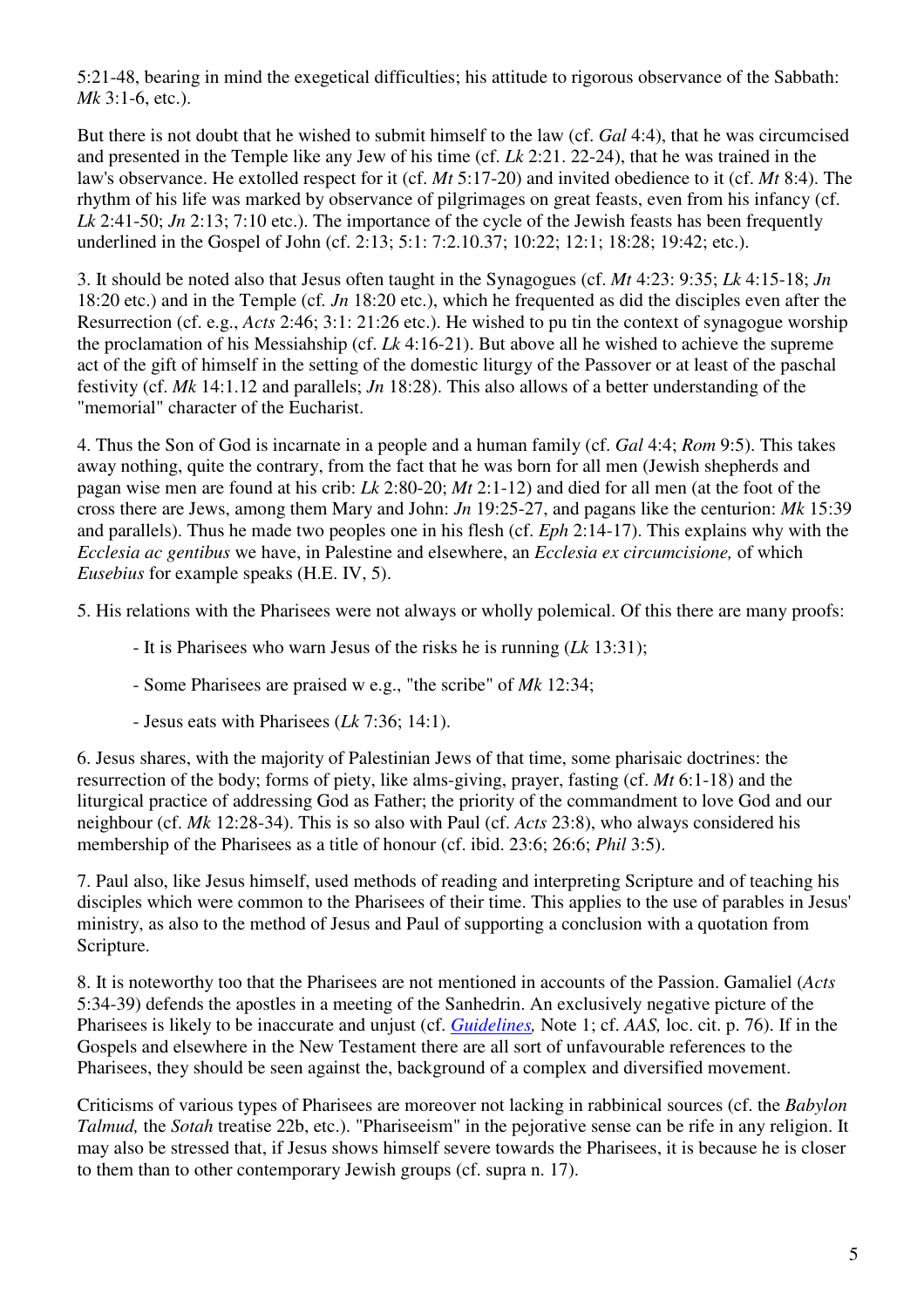9. All this should help up to understand better what St Paul says (*Rom* 11:16 ff) about the "root" and the "branches". The Church and Christianity, for all their novelty, find their origin in the Jewish milieu of the first century of our era, and more deeply still in the "design of God" (*Nostra Aetate,* 4), realised in the Patriarchs, Moses and the Prophets (ibid.), down to its consummation in Christ Jesus.

## **IV.** *The Jews in the New Testament*

1. The *Guidelines* already say (note 1) that "the formula "the Jews sometimes, according to the context, means "the leaders of the Jews' or "the adversaria of Jesus', terms which express better the thought of the evangelist and avoid appearing to arraign the Jewish people as such".

An objective presentation of the role of the Jewish people in the New Testament should take account of these various facts:

A. The Gospels are the outcome of long and complicated editorial work. The dogmatic constitution *Dei Verbum,* following the Pontifical Biblical Commission's Instruction *Sancta Mater Ecclesia,*  distinguishes three stages: "The sacred authors wrote the four Gospels, selecting some things from the many which had been handed on by word of mouth or in writing, reducing some of them to a synthesis, explicating some things in view of the situation of the Churches, and preserving the form of proclamation, but always in such fashion that they told us the honest truth about Jesus" (n. 19).

Hence it cannot be ruled out that some references hostile or less than favourable to the Jews have their historical context in conflicts between the nascent Church and the Jewish community.

Certain controversies reflect Christian-Jewish-relations long after the time of Jesus.

To establish this is of capital importance if we wish to bring out the meaning of certain Gospel texts for the Christians of today.

All this should be taken into account when preparing catechesis and homilies for the last weeks of Lent and Holy Week (cf. already *Guidelines* II, and now also *Sussidi per l'ecumenismo nella diocesi di Roma,*  1982, 144 b).

B. It is clear on the other hand that there were conflicts between Jesus and certain categories of Jews of his time, among them Pharisees, from the beginning of his ministry (cf. *Mk* 2:1-11.24; 3:6 etc.).

C. There is moreover the sad fact that the majority of the Jewish people and its authorities did not believe in Jesus - a fact not merely of history but of theological bearing, of which St Paul tries hard to plumb the meaning (*Rom* chap. 9-11).

D. This fact, accentuated as the Christian mission developed, especially among the pagans, led inevitably to a rupture between Judaism and the young Church, now irreducibly separated and divergent in faith, and this stage of affairs is reflected in the texts of the New Testament and particularly in the Gospel. There is no question of playing down or glossing over this rupture; that could only prejudice the identity of either side.

Nevertheless it certainly does not cancel the spiritual "bond" of which the Council speaks (*Nostra Aetate,* 4) and which we propose to dwell on here.

E. Reflecting on this in the light of Scripture, notably of the chapters cited from the epistle to the Romans, Christians should never forget that the faith is a free gift of God (cf. *Rom* 9:12) and that we should never judge the consciences of others. St Paul's exhortation "do not boast" in your attitude to "the root" (*Rom* 11:18) has its full point here.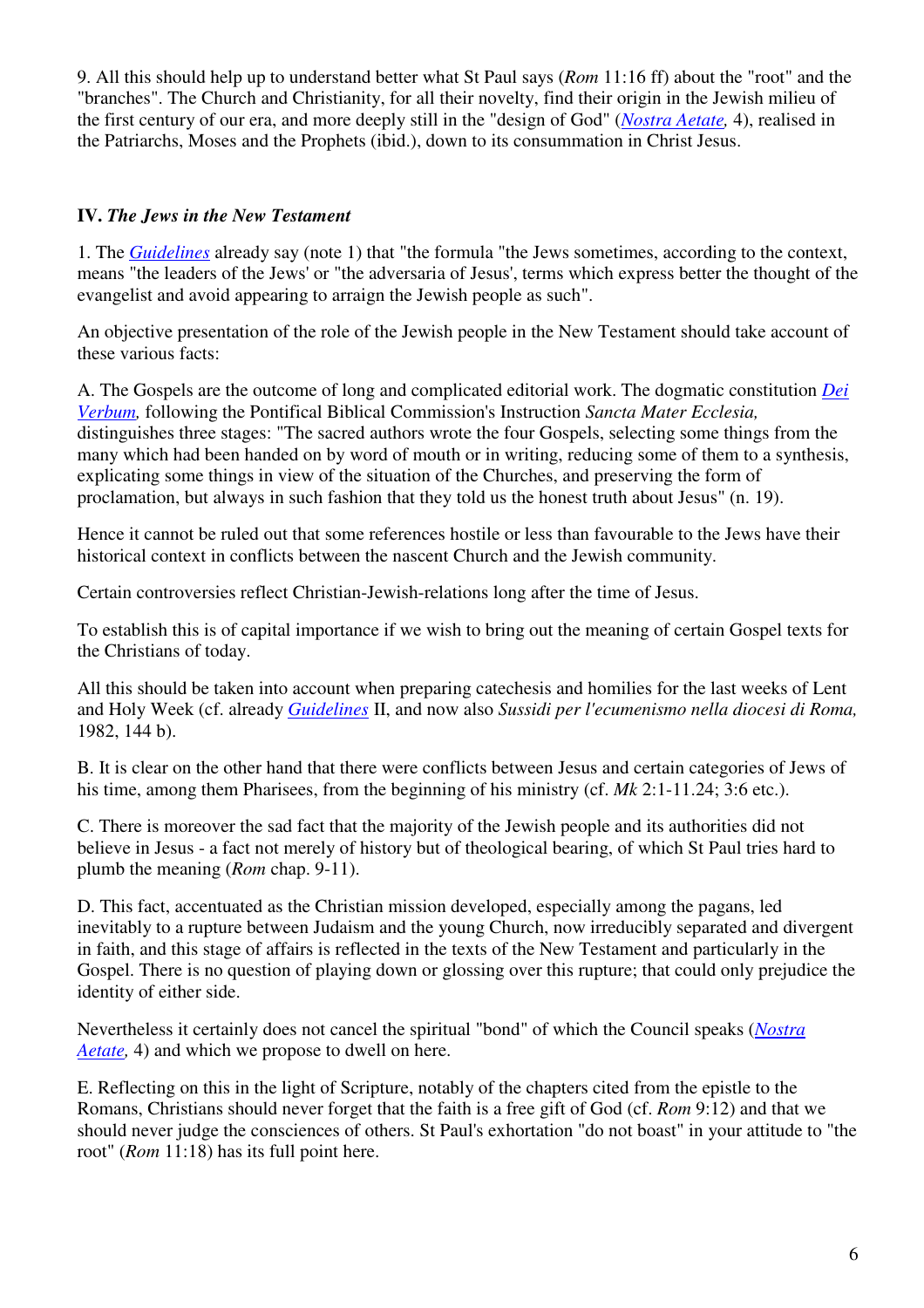F. There is no putting the Jews who knew Jesus and did not believe in him, or those who opposed the preaching of the apostles, on the same plane with Jews who came after or those of today. If the responsibility of the former remains a mystery hidden with God (cf. *Rom* 11:25), the latter are in an entirely different situation. Vatican II in the declaration on *Religious Liberty* teaches that "all men are to be immune from coercion" in such wise that in matters religious no one is to be forced to act in a manner contrary to his own beliefs. Nor "restrained from acting in accordance with his own beliefs" (n. 2). This is one of the bases - proclaimed by the Council - or which Judeao-Christian dialogue rests.

2. The delicate question of responsibility for the death of Christ must be looked at from the standpoint of the conciliar declaration *Nostra Aetate,* 4 and of *Guidelines and Suggestions* (III): "What happened in (Christ's) passion cannot be blamed upon all the Jews then living without distinction nor upon the Jews of today", especially since "authorities of the Jews and those who followed their lead pressed for the death of Christ". Again, further on: "Christ in his boundless love freely underwent his passion and death because of the sins of all men, so that all might attain salvation" (*Nostra Aetate,* 4). The *Catechism* of the Council of Trent teaches that Christian sinners are more to blame for the death of Christ than those few Jews who brought it about - they indeed "knew not what they did" (cf. *Lk* 23:24) and we know it only too well (Pars I, caput V, Quaest, XI). In the same way and for the same reason, "the Jews should not be presented as repudiated or cursed by God, as if such views followed from the holy Scriptures" (*Nostra Aetate*, 4), even though it is true that "the Church is the new people of God" (ibid.).

# **V.** *The Liturgy*

1. Jews and Christians find in the Bible the very substance of their liturgy: for the proclamation of God's word, response to it, prayer of praise and intercession for the living and the dead, recourse to the divine mercy. The Liturgy of the word in its own structure originates in Judaism. The prayer of Hours and other liturgical texts and formularies have their parallels in Judaism as do the very formulas of our most venerable prayers, among them the Our Father.

The eucharistic prayers also draw inspiration from models in the Jewish tradition. As John Paul II said (Allocution of March 6th, 1982): "the faith and religious life of the Jewish people as they are professed and practised still today, can greatly help us to understand better certain aspects of the life of the Church. Such is the case of liturgy".

2. This is particulary evident in the great feasts of the liturgical year, like the Passover. Christians and Jews celebrate the Passover: the Jews, the historic Passover looking towards the future; the Christians, the Passover accomplished in the death and resurrection of Christ, although still in expectation of the final consummation (cf. supra n. 9). It is still the "memorial" which comes to us from the Jewish tradition, with a specific content different in each case. On either side, however, there is a like dynamism: for Christians it gives meaning to the eucharistic celebration (cf. the antiphon '*O sacrum convivium*), a paschal celebration and as such a making present of the past, but experienced in the expectation of what is to come.

### **VI.** *Judaism and Christianity in History*

1. The history of Israel did not end in 70 A.D. (cf. *Guidelines,* II). It continued, especially in a numerous Diaspora which allowed Israel to carry to the whole world a witness - often heroic - of its fidelity to the one God and to "exalt him in the presence of all the living" (*Tobit* 13:4), while preserving the memory of the land of their forefathers at the hearts of their hope (Passover *Seder*).

Christians are invited to understand this religious attachment which finds its roots in Biblical tradition, without however making their own any particular religious interpretation of this relationship (cf. *Declaration* of the US Conference of Catholic Bishops, November 20, 1975).